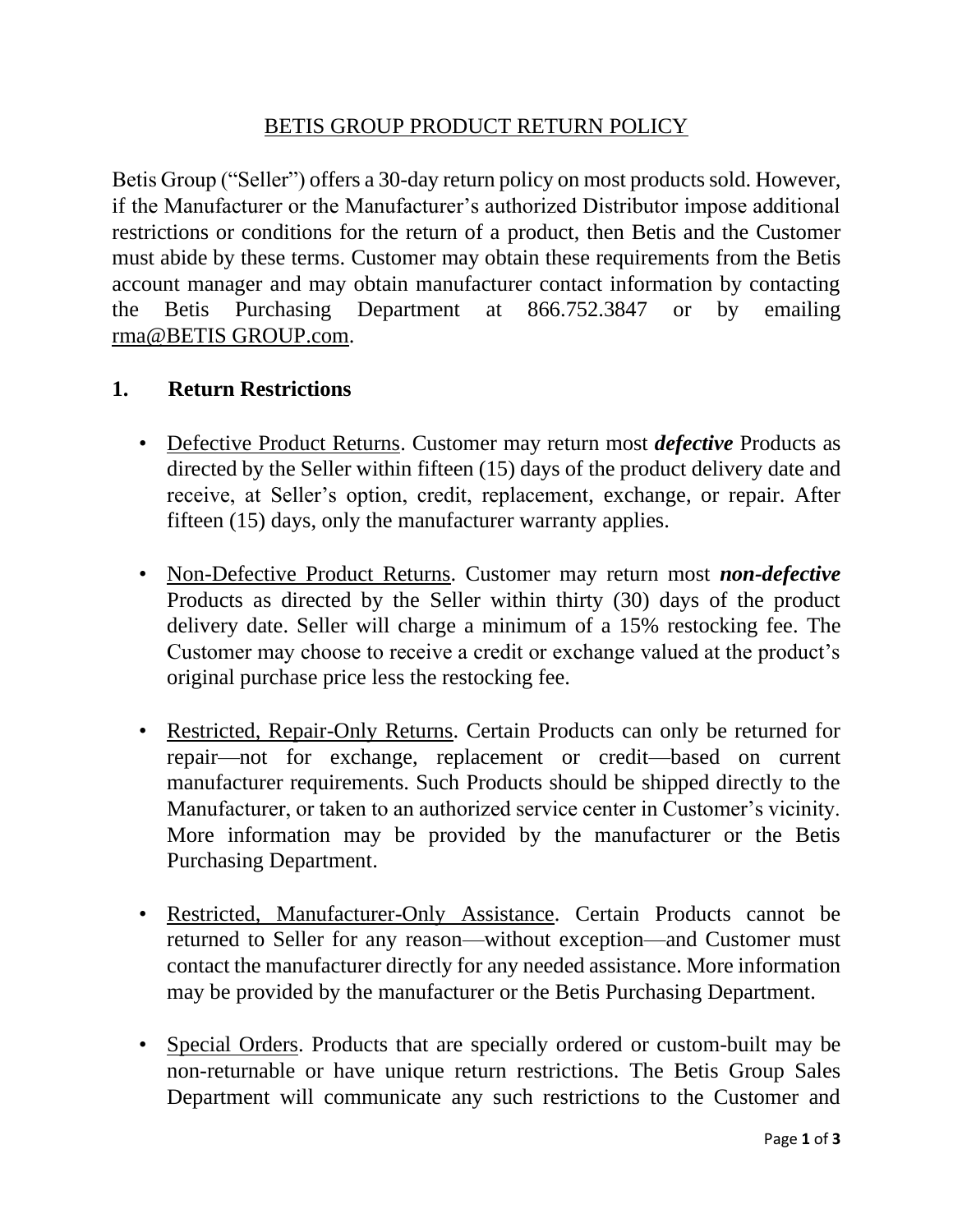receive written acceptance of such special terms and conditions prior to placing the order for items that cannot be returned or a refund, credit, or exchange made for any reason.

• Return of Software or DVDs. Seller offers refunds only for unopened, undamaged software and DVD movies that are returned within 30 days of delivery date. Seller offers *only replacement* for software products and DVD movies that either: (i) are defective but are returned *within* thirty (30) days of invoice date; or (ii) are unopened and undamaged, but are returned *more than*  30 days after invoice date; such replaceable merchandise may be exchanged only for the same software or DVD movie title. Multiple software licenses may be returned for refund or exchange *only* (i) if specifically authorized in advance by the manufacturer; *and* (ii) if returned *within* thirty (30) days of invoice date.

## **2. Customer Shipment of Returned Merchandise**

- Return Merchandise Authorization (RMA) Number. No returns of any type will be accepted by Seller unless accompanied by a unique RMA number, which Customer may obtain by providing the following information to the Betis Group Purchasing Department: customer name, applicable invoice number, product serial number, and details of Customer's issue with the product. Customer has five (5) business days to return a Product after the applicable RMA is issued. Seller reserves the right to refuse any UNAUTHORIZED returns, those that occur after the five (5) day period, or Products that are returned without a valid RMA.
- Returned Products Must Be Complete. All Products *MUST BE* returned one hundred percent (100%) complete, including all original boxes, packing materials, manuals, blank warranty cards, and other accessories provided by the manufacturer. Incomplete products will be refused and the Customer will not receive a refund, credit, or exchange. In addition, the Seller will charge a minimum fifteen percent (15%) restocking fee for returns that are accepted.
- Responsibility for Shipping Costs. Customer is responsible for the cost of shipping returned items to the address; Seller is responsible for the cost of shipping replacements or exchanges for returned items and will match Customer's shipping method.